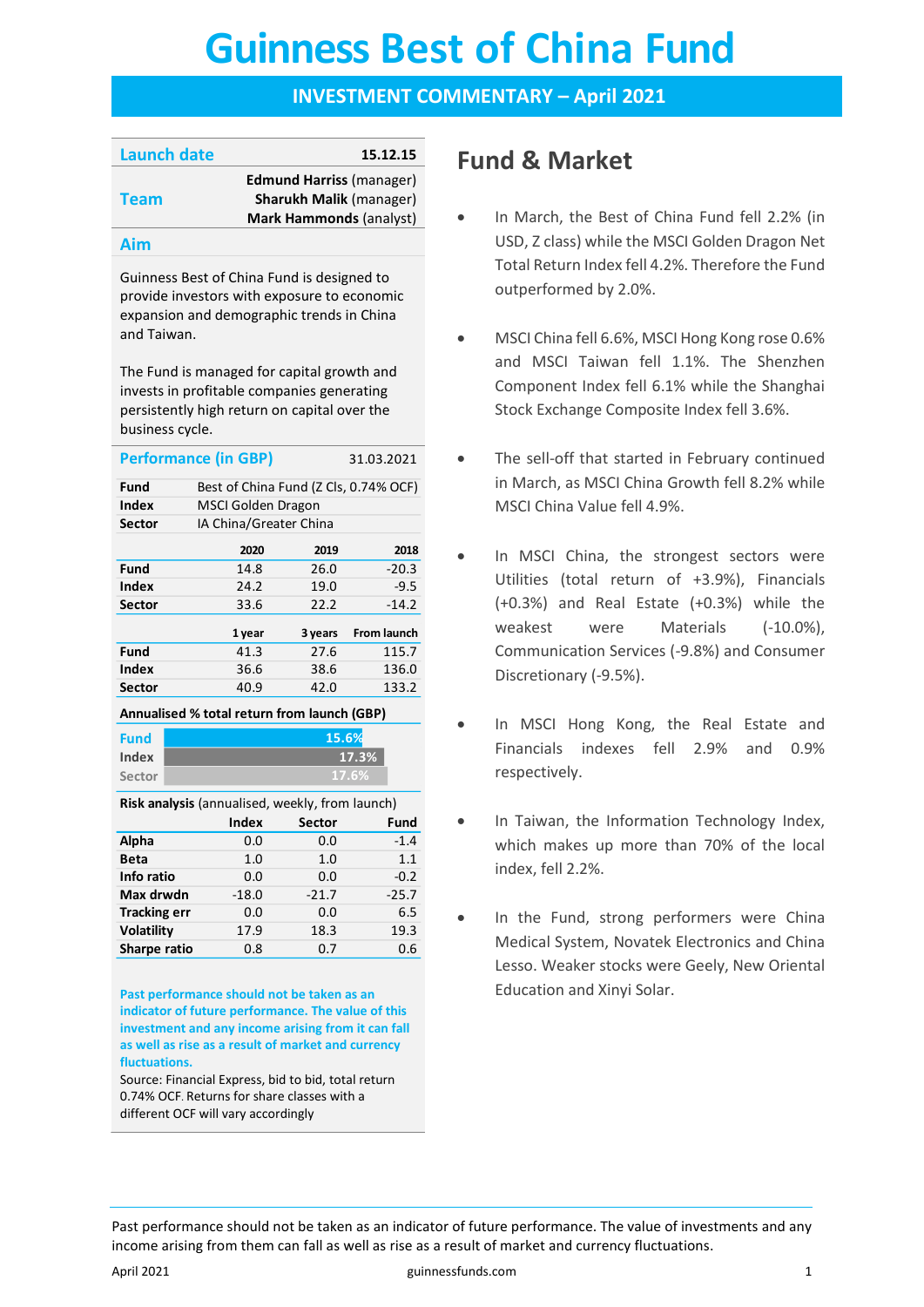# **Fund Objectives**

The Fund is designed to give exposure to the structural growth opportunities present in Greater China. We identify industries we think can grow earnings over the long-term, giving us more confidence that companies in these industries can grow their earnings over time. We then apply a set of quantitative filters to identify quality, profitable companies with strong balance sheets. Quality is defined as a return on capital above the cost of capital while a strong balance sheet is defined as debt/equity less than 150%. Note that the Fund itself has debt/equity of 33% and net debt/equity of -18% i.e. our companies have enough cash on the balance sheet to pay off their low levels of debt. We are interested in profitable, high return on capital businesses that can take advantage of the structural growth opportunities we have defined. In the portfolio, we are looking for companies that we think can grow earnings over time, and by enough to offset mean reversion in the valuation multiple.

This process results in an equally weighted portfolio of 32 positions. Based on consensus earnings estimates, the Fund is expected to grow earnings by 16% a year for the next three years (final 2020 results have yet to come through for all our holdings, so we are comparing expected 2022 earnings vs reported 2019 earnings). This compares to 10% expected annual earnings growth for the benchmark, the MSCI Golden Dragon Index. The Fund trades at a P/E ratio of 16.5x on estimated 2021 earnings which puts it at an 3% discount to the MSCI Golden Dragon Index. Thus, relative to its benchmark, the Fund offers higher expected earnings growth at a slightly cheaper price. It does so at a return of equity (ROE) of 21% compared to 10% for the benchmark. The Fund manages to achieve this without allocating a large allocation to TSMC, Tencent and Alibaba, which each make up ~10% of the index.

### **Market Review**

Market performance in the first quarter can be split into two halves. In the first half, which lasted to mid-February, Chinese markets were the strongest compared to the major markets shown below. The rally was led by large-cap tech stocks such as Tencent, Alibaba and Meituan Diapning, which contributed to 67% of MSCI China's increase in January. The rally in Hong Kong listed stocks was also partly driven by southbound flows from the mainland, where assets in the mutual fund industry rose 48% to \$3.1tn in 2020.

After markets reopened following the Chinese New Year holidays, they sold off sharply. The main cause was rising bond yields in the US which led to a sell-off in higher growth stocks whose valuations have benefited from lower discount rates. Comments by the PBOC also indicated monetary policy was unlikely to be loosened further, adding upward pressure to the discount rates used by market participants.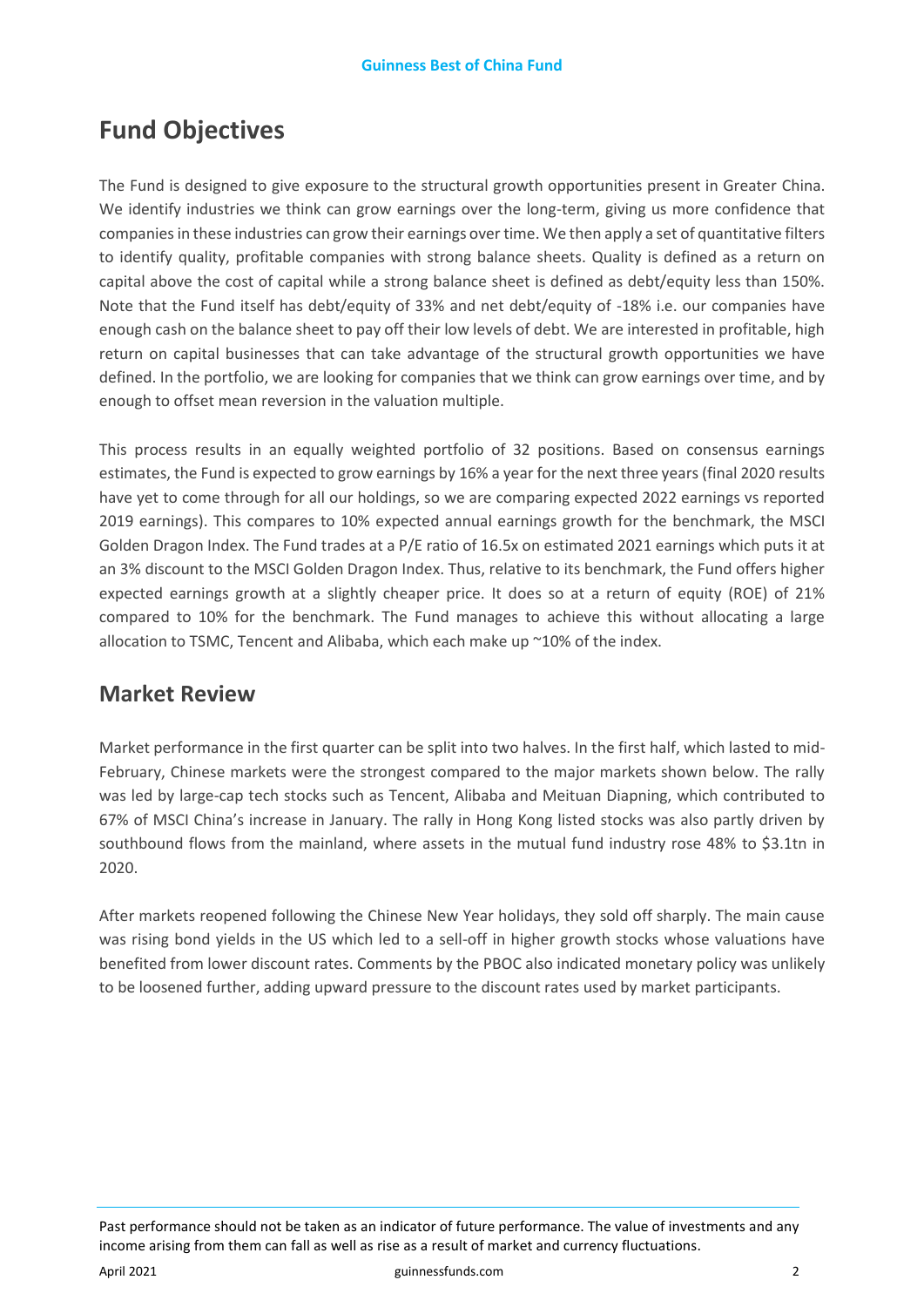

### Performance by Market in the Rally

*(Returns in USD, 31/12/20 – 17/02/21)*

Performance by Market in the Sell-Off



*(Returns in USD, 17/02/21 – 25/03/21)*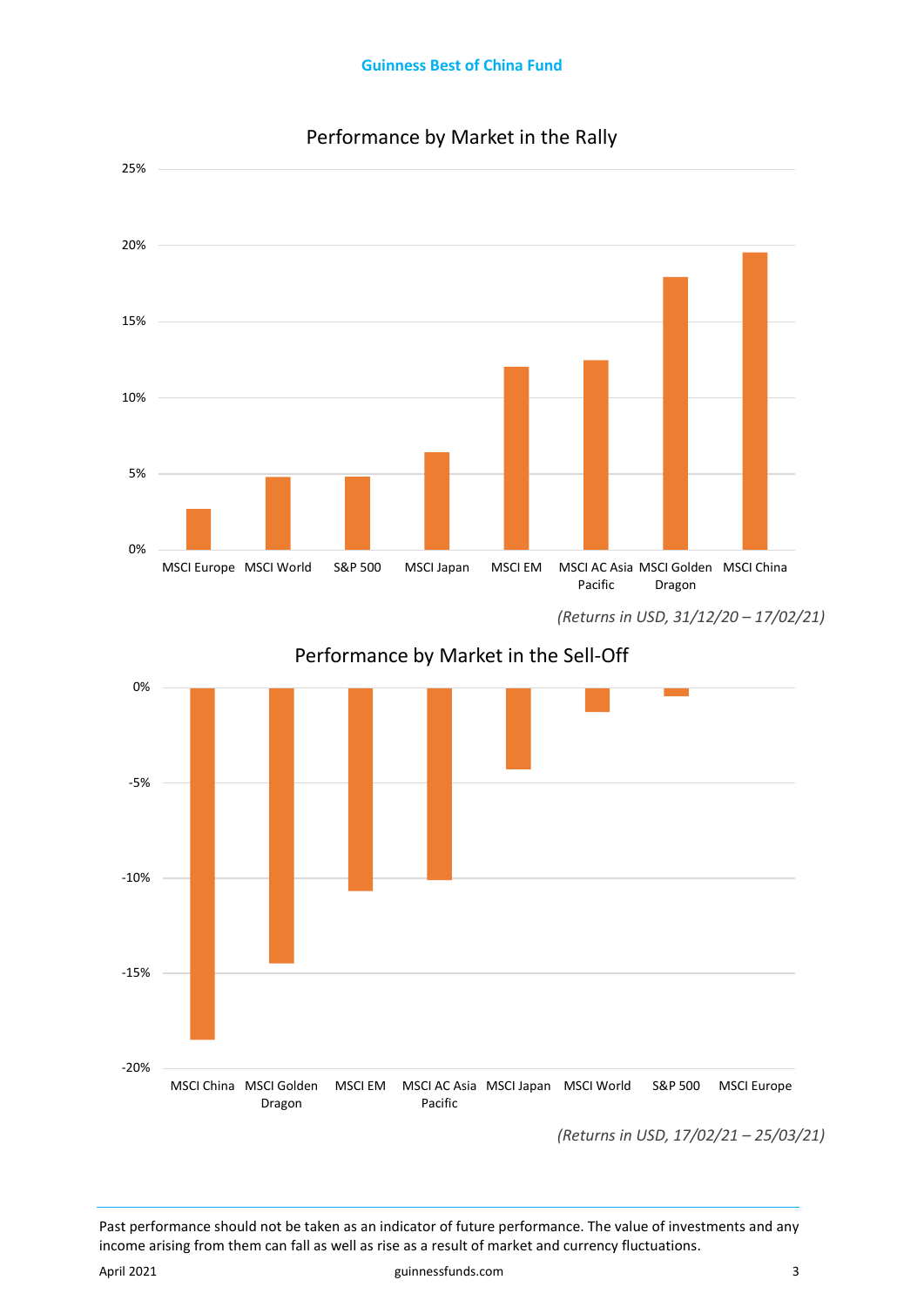#### **Guinness Best of China Fund**

In the sell-off, China was consequently the weakest market relative to major markets. MSCI China Growth fell 23% while MSCI China Value fell 13%. When valuing companies using a discounted cash flow (DCF) approach, we are careful with the discount rates we use. Market implied discount rates in Hong Kong, which are driven by rates in the US, have dropped to their lowest level in the past ten years. While we think in the short-term interest rates are unlikely to rise, we do think there is a possibility in the mediumterm they could increase which would have the effect of lowering valuations. We are therefore, using a higher discount rate when carrying out our sensitivity analysis using the DCF approach, in order to build a margin of safety; if interest rates do modestly increase, we think there is still room for meaningful upside in the companies we own.



Returns in USD, 17/02/2021 - 25/03/2021

In March, the top and bottom five contributors to performance are shown below, with the contribution to relative performance shown in brackets:

| Top 5 Contributors               | <b>Top 5 Detractors</b>        |
|----------------------------------|--------------------------------|
| China Medical System (+1.0%)     | Geely (-0.6%)                  |
| Underweight in Tencent (+0.6%)   | New Oriental Education (-0.6%) |
| Novatek Microelectronics (+0.5%) | Xinyi Solar (-0.6%)            |
| China Lesso (+0.5%)              | Autohome (-0.5%)               |
| CSPC Pharmaceutical (+0.5%)      | Sany Heavy Industry (-0.5%)    |

*Attribution relative to a portfolio holding the weighted average of the iShares MSCI China ETF, iShares MSCI Hong Kong ETF and iShares MSCI Taiwan ETF.*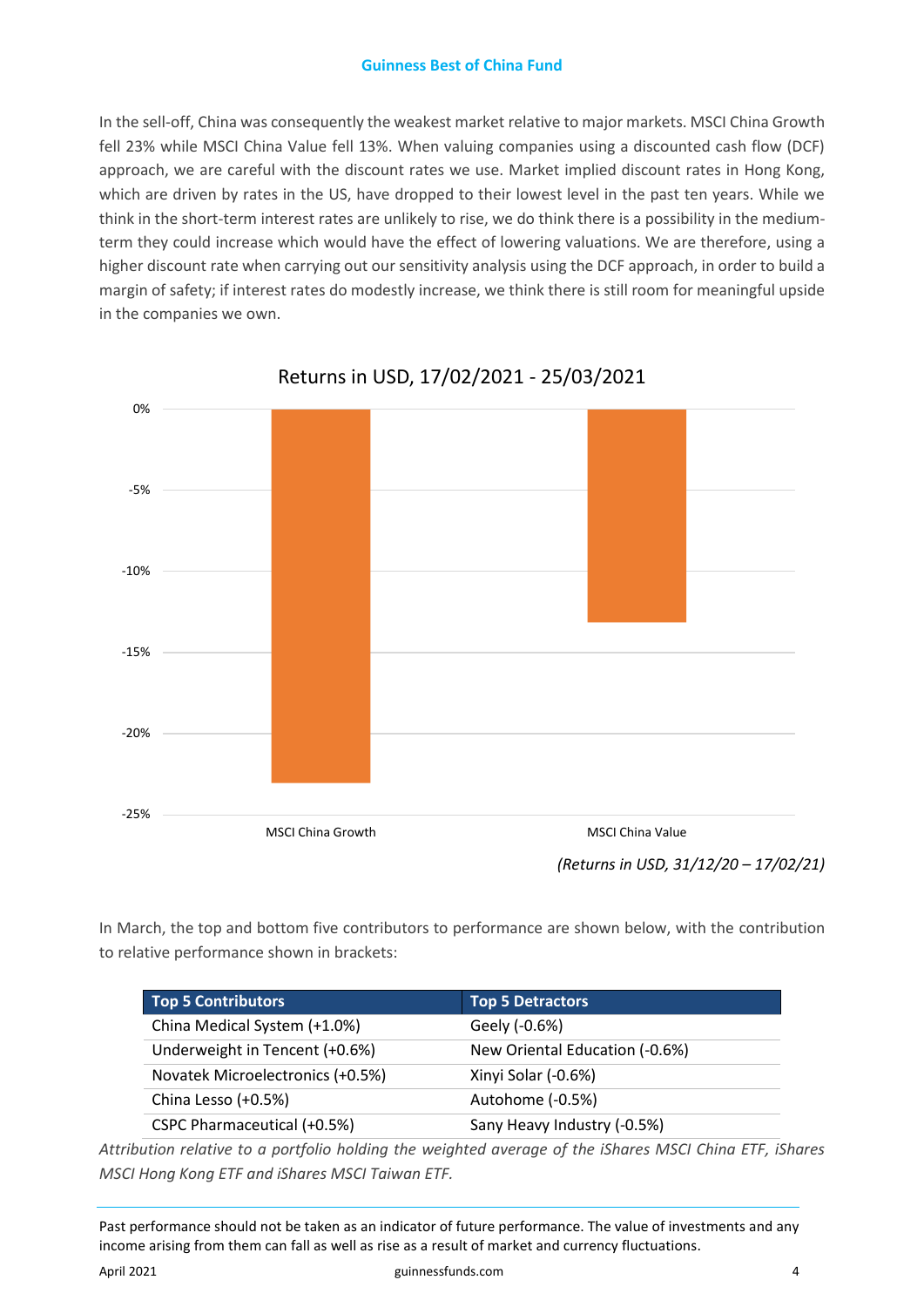Attribution for the first quarter is also shown below:

| Top 5 Contributors               | <b>Top 5 Detractors</b>        |
|----------------------------------|--------------------------------|
| China Medical System (+2.3%)     | Xinyi Solar (-0.7%)            |
| Novatek Microelectronics (+1.5%) | New Oriental Education (-0.7%) |
| China Lesso (+1.1%)              | Geely (-0.6%)                  |
| Yuhong $(+1.1%)$                 | Underweight in Tencent (-0.4%) |
| Suofeiya (+0.9%)                 | Hon Hai (not held) (-0.3%)     |

*Attribution relative to a portfolio holding the weighted average of the iShares MSCI China ETF, iShares MSCI Hong Kong ETF and iShares MSCI Taiwan ETF.* 

During the rally which lasted till Feb 17th, the Fund rose 22.2% while the benchmark rose 17.9% - so the Fund outperformed by 4.2%. In the resulting selloff lasting till March 25th, the Fund fell by 12.8% while the benchmark fell by 14.5% - so the Fund outperformed by 1.7%.

We are pleased that the Fund outperformed in both rising and falling markets. We are particularly pleased that the Fund outperformed in the rally despite its structural underweight in the large tech stocks which dominate the index. The Fund is run on an equally weighted basis which means that, assuming 32 stocks and a 1% cash position, each stock has a neutral weight of 3.1%. As of March 31st, in the benchmark, Tencent and Alibaba had a weight of 9.6% and 9.1% respectively. Thus in the rally in the first half of the quarter, the Fund lost approximately 2.1% and 1.1% of relative performance simply from its structural underweight to Tencent and Alibaba. However, Fund holdings China Medical System, Yuhong, Suofeiya, Novatek Microelectronics and Sany Heavy Industry all added between 1.2% and 2.3% of relative performance.

In the sell-off, the structural underweight in the large cap tech stocks helped the Fund. The underweight in Tencent contributed to 1.5% of relative performance, while the underweight in Alibaba added a further 1.2%. Not holding highly valued tech stocks such as Meituan, Pinduoduo and Nio also helped. These three companies are examples of newly listed companies which have yet to prove that they can persistently generate a high return on capital. We intentionally avoid these types of companies – we prefer to invest in businesses which have already demonstrated that their capital allocation decisions lead to a high return on investment.

The strongest stock in the Fund in the first quarter was China Medical System (CMS). The company was historically a contract sales organisation that sold drugs on behalf of foreign companies in China. Its focus was on generics, an area in which the government has initiated significant price cuts to lower overall healthcare costs. As a business dealing exclusively in generics, CMS's share price sold off sharply in 2019 and was weak in 2020. We felt the share price during this period was implying the worst case scenario so continued to add to the position as part of the Fund's rebalancing process. Over time, CMS has delivered. Price cuts for its generic products have been well below average. The business has signed deals to build its innovative pipeline, where pricing power is much higher compared to generics. In 2020, CMS delivered revenue growth of 14% and EPS growth of 30%.

Novatek Microelectronics was another strong stock, benefiting from several factors. Revenue is being supported as more people are working from home, boosting demand for displays and so demand for the display drivers Novatek produces. For its System on Chip (SoC) product, which combines multiple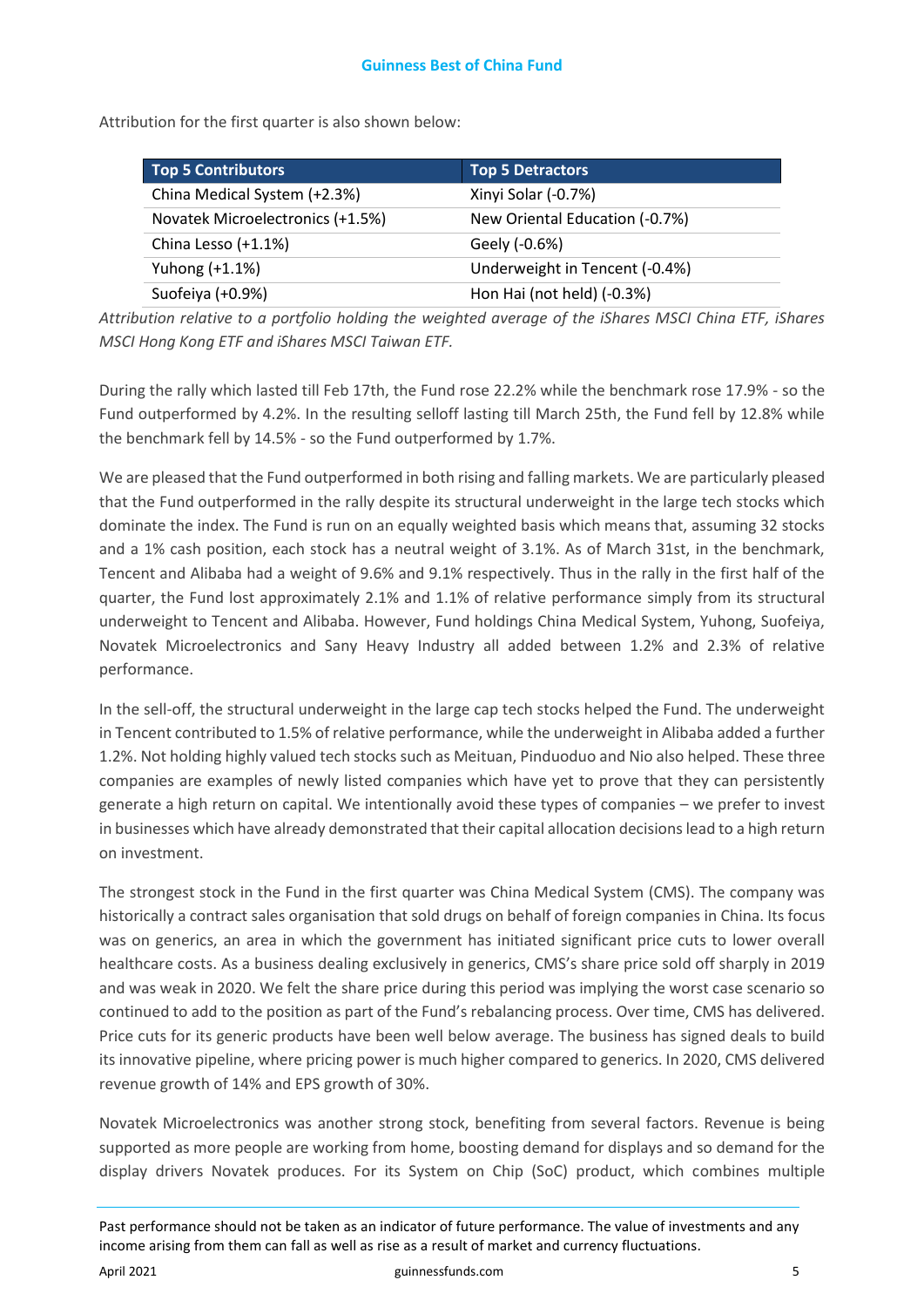functions into one product, Novatek is seeing such strong demand that some orders have been pushed back from Q4 2020 into Q1 2021. Additionally, as foundry capacity is tight across the industry, Novatek has been able to pass on rising costs onto its customers, protecting its margins. Prices for its drivers were raised in Q3 2020 and will be raised again in Q1 2021, indicating Novatek's pricing power.

On the other hand, Xinyi Solar was the biggest drag on performance in the first quarter. It is the world's largest manufacturer of solar glass and so through its economies of scale, benefits as the low-cost producer in the industry. It also stands out as a high-quality manufacturer of durable solar glass. Governments around the world are committing to a cleaner future which we expect should mean plenty of demand for Xinyi's products. When we initiated the position in February, we did expect a derating in the valuation multiple but did not expect it to come so soon. In the sell-off we added to the position because we think the stock has become even more attractively priced.

# **Company Updates**

Venustech is a provider of cybersecurity services and it released its preliminary 2020 results. Revenue grew 18% while net profit grew 22%, implying the expected acceleration of revenue and earnings came through in the fourth quarter. New growth drivers include cloud security and industrial security.

China Resources Gas's (CRG) second half revenue grew 16% while net income grew 30%. A recovery in industrial activity led to a rebound in sales from this segment. While the government had forced price cuts to stimulate the economy, upstream prices were also lower so actually the company's gross margin increased. Looking forward, management is guiding for high teens growth in gas volume in 2021. CRG is in a net cash position so is also looking for acquisitions which can add value of the business.

Sino Biopharmaceutical (SBP) reported 2020 revenue which was down 2% while earnings per share (EPS) was flat. The hepatitis business has been affected by price cuts and so the segment, which used to account for 44% of sales in 2017, now only contributes to 16% of sales. On the other hand the oncology segment has grown to account for 32% of sales. SBP has switched is marketing focus towards these newer segments such as oncology where the company has more pricing power. Its novel drug, anlotinib, can be used to treat different forms of cancer and the product is expected to become a blockbuster drug. The company is also expecting its orthopaedic and respiratory segments to become growth drivers in the future. To achieve this objective, SBP bought Softhale, which is based in Belgium, to boost its presence in the respiratory market.

China Lilang, a retailer of men's suits and casualwear, had a weak 2020. Its online presence is relatively trivial compared to its physical stores, and so revenue fell 27% in 2020. However, the company is seeing a gradual recovery in sales, with retail sales up 10-15% in the fourth quarter. Management has a positive outlook for the company and is aiming to increase its store count by 100 to 150 in 2021. Overall the company is targeting retail sales growth of at least 10% in 2021.

Sany Heavy Industry reported revenue growth of 31% and EPS growth of 33% in 2020. It is China's largest manufacturer of excavators and concrete machinery, which includes mixers and pumps. The market was concerned about a drop in Sany's gross margin but we think much of the drop can be explained by changes

Past performance should not be taken as an indicator of future performance. The value of investments and any income arising from them can fall as well as rise as a result of market and currency fluctuations.

April 2021 **but a community of the community of the community of the community of the community of the community of the community of the community of the community of the community of the community of the community of the**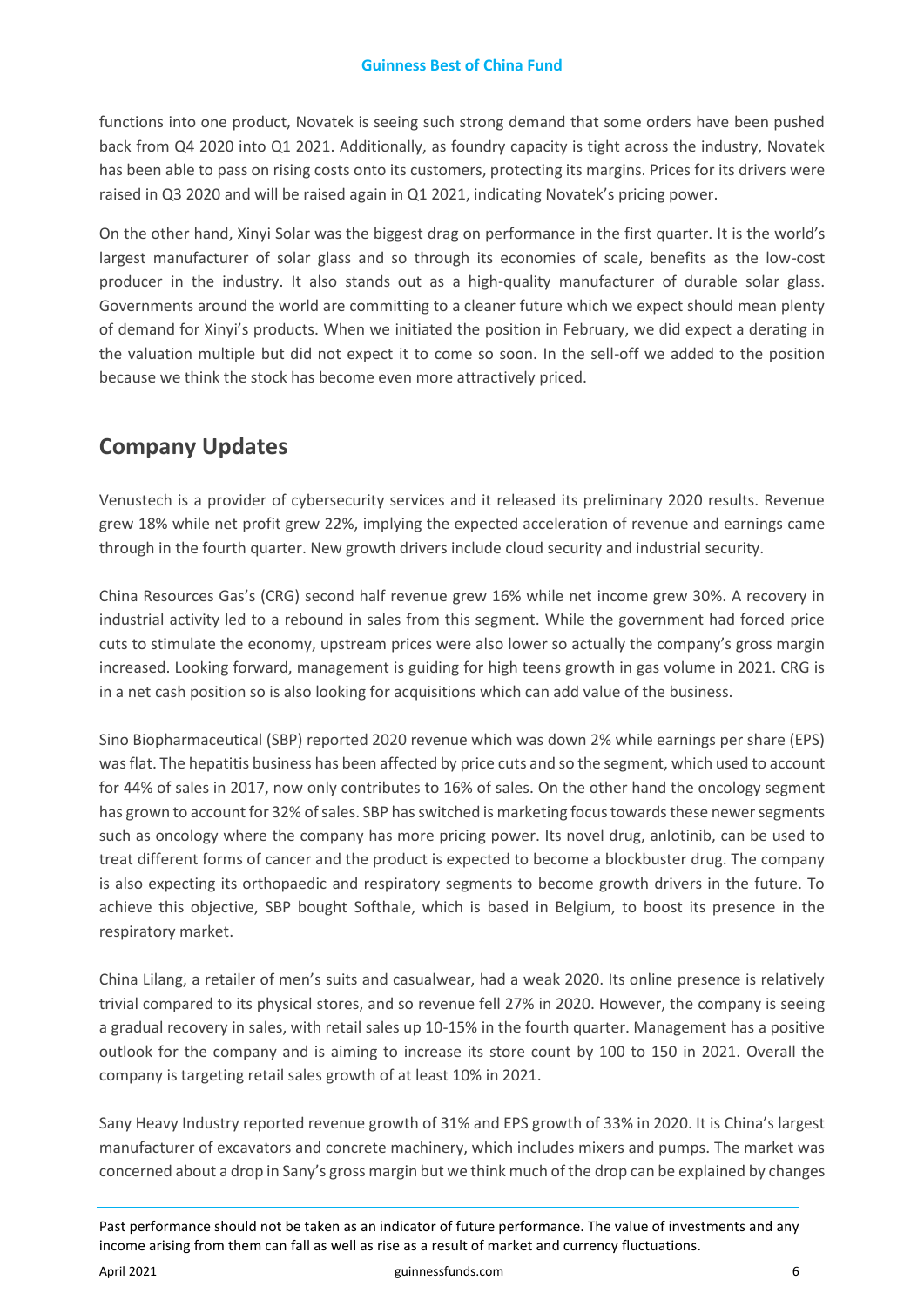in accounting treatments and higher sales of lower margin excavators. Sany increased its R&D spending by 33% to focus on electrification and automation technology. Using its flagship factory as an example of the benefits of automation, it expects to save 30% floorspace and 50% labour, while increasing production capacity 50%.

Supor reported a revenue decline of 6% and net profit decline of 4% in 2020. As a manufacturer of kitchen appliances and small household appliances, Supor's sales suffered in the first half of the year as retail stores were shut. But looking at results over 2020, we can see a gradual recovery as revenue growth accelerated from 1% in the third quarter to 7% in the fourth quarter. Sales have additionally been supported through export orders for parent Group SEB in France.

### **Portfolio Switches**

We bought Fuling Zhacai, a condiment company focused on the production of zhacai and paocai. Zhacai is made using mustard roots and is commonly eaten with rice and buns. Fuling Zhacai has a long history of manufacturing zhacai and has a market share of 36%, when defined by value. 28% of sales are from the South where the company is based, but there is a fairly even split between the other major regions of China. Fuling Zhacai has been able to pass on cost increases to its customers which is a strong indicator of its pricing power, allowing the company to earn a high return on capital over time.

In the current ESG process we employ, when looking at Environmental and Social risks, we look at the material risks for the company and then assess how well management is responding to these risks. For Fuling Zhacai, the key risks include Raw Material Sourcing, Packaging Material & Waste and Product Safety Quality. The problem with Fuling Zhacai, along with many Chinese companies, is the lack of disclosure relating to these risks. This makes it very difficult to carry out genuinely useful ESG analysis which aids the investment process.

So we wrote directly to the company to ask about their approach to the identified ESG risks. For example, in its annual report the company does not disclose its waste policies. However, in response to our questions, the company revealed that based on local laws it must ship relevant waste materials to qualified waste treatment firms. After hearing back from the company, we concluded that through management could be more proactive on certain issues, overall its operates in accordance with national laws and has some form of risk management in place. We thought the business seemed well positioned to cope with the major Environmental risks relevant to the business. Therefore we initiated a position in March.

Since the end of 2019, when we shifted the Fund's focus towards structural growth, we have sold 15 positions and bought 13 positions. For a portfolio of just over 30 stocks, this is significant turnover. For each new position in the Fund, the due diligence process is extensive. We break down the income statement and "clean" it to reflect the true state of finances, where the aim is to identify recurring earnings e.g. we typically strip out government subsidies from earnings. We break down the balance sheet to identify sources of resilience and risk e.g. assessing the risk of a write-off for intangible assets. Detailed accounting checks are conducted to make sure we are not investing in a fraudulent company. The qualitative review is where we look at the history of the company and management. It is also where we interpret much of the financial data e.g. how has operating cashflow evolved, and what is the business

```
Past performance should not be taken as an indicator of future performance. The value of investments and any 
income arising from them can fall as well as rise as a result of market and currency fluctuations.
```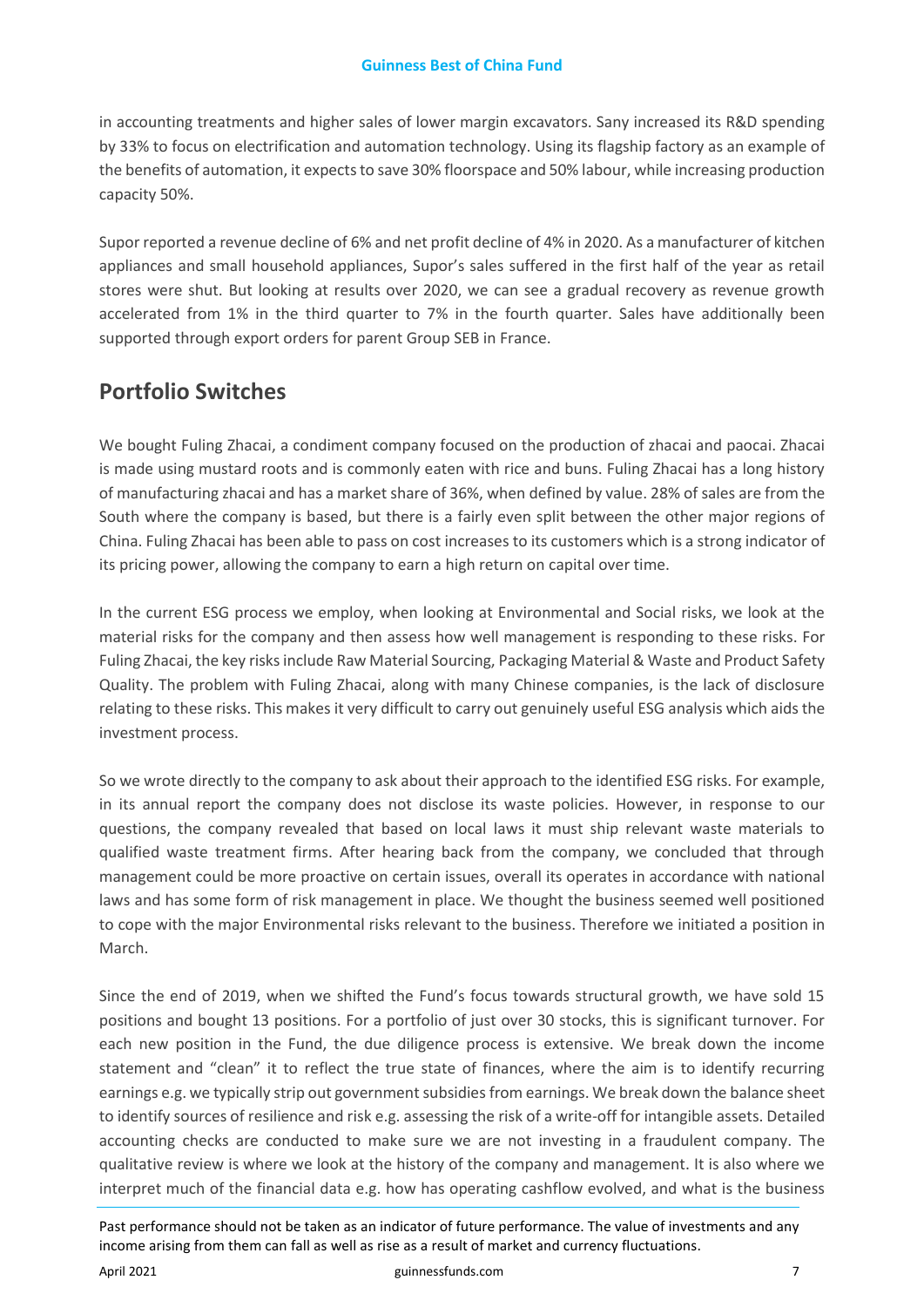doing with this cash? ESG considerations naturally fit in with this part of the process as we learn more about the company. Finally, valuations are considered. Markets are relatively expensive relative to their long-term average and we are looking for companies that can grow earnings by enough to offset mean reversion in the valuation multiple.

### **Portfolio Positioning**

The Fund is significantly underweight in Financials, while moderately overweight in Health Care and Industrials.



### Fund Allocation vs MSCI Golden Dragon Index

**Fund MSCI Golden Dragon Index** 



### Fund over/underweights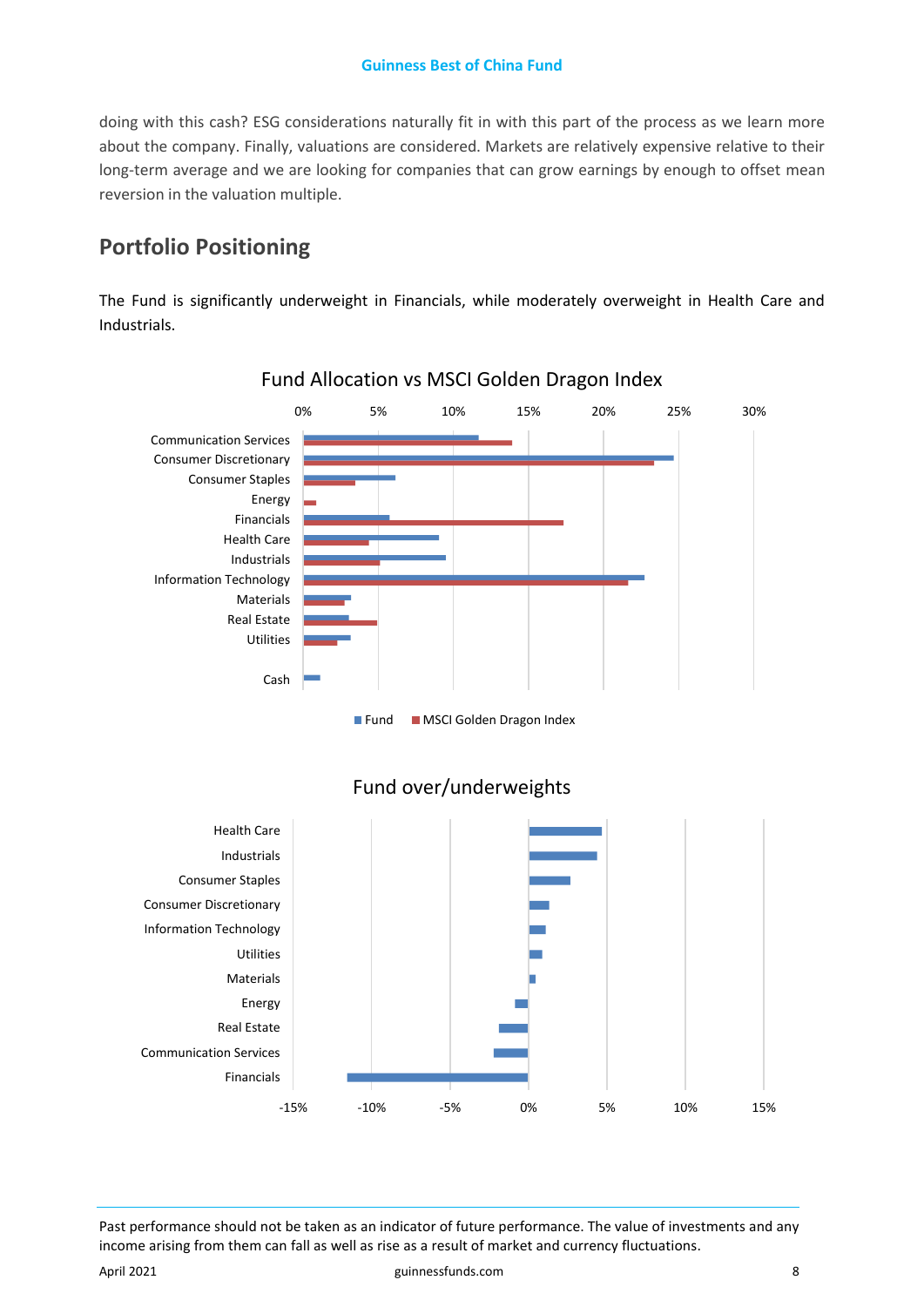### **Summary view & outlook**

We believe the portfolio offers exposure to companies that are well placed to take advantage of the structural growth opportunities in China. We expect these companies to grow their earnings over time while earning a high return on capital. This expectation is not based on hope and is instead based on these companies already achieving a high return on capital over time. We are not interested in businesses which are in growing industries but where the growth has yet to lead cashflow coming through. Additionally, we pay close attention to valuations. Due to loose monetary policy, discount rates are at low levels relative to history. We assume that at some point in the medium-term, they will increase and so are not using these ultra-low rates as the basis for our valuation. Tackling the problem from another angle, we are expecting valuation multiples to fall at some point in the future. Therefore we are looking for companies that can grow earnings by enough to offset this multiple compression.

We are watching several interesting ideas on our watchlist. These are companies with good business models but where we think valuations are currently too demanding. Some of these companies sold off much more sharply than the broader market in the sell-off. Despite this fall, we feel they still do not offer higher upside than the current holdings in the Fund. So we continue to conduct due diligence on these companies on the watchlist so that if valuations become more attractive, we are ready to act.

**Edmund Harriss** (portfolio manager) **Sharukh Malik, CFA** (portfolio manager) **Mark Hammonds, CFA** (analyst)

#### **Data sources**

Fund performance: *Financial Express, total return 0.74% OCF*

Index and stock data: *Bloomberg*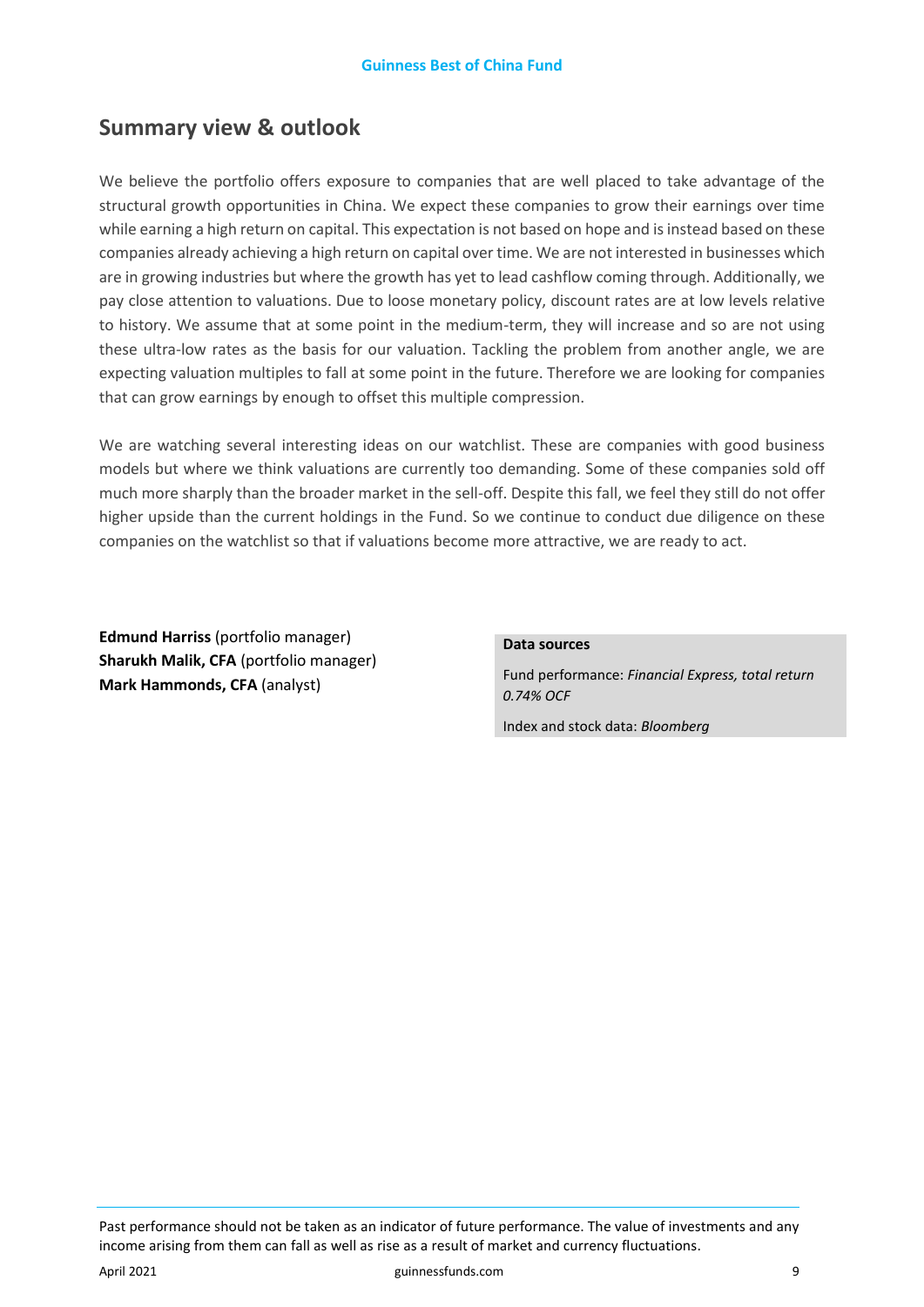#### **Guinness Best of China Fund**

| <b>PORTFOLIO</b>                |       |                         |       |           |                              | 31/03/2021 |  |
|---------------------------------|-------|-------------------------|-------|-----------|------------------------------|------------|--|
| <b>Fund top 10 holdings</b>     |       | <b>Sector analysis</b>  |       |           | <b>Geographic allocation</b> |            |  |
| <b>Novatek Microelectronics</b> | 3.7%  | Cons. Disc.             |       | 24.7%     |                              |            |  |
| China Lesso Group               | 3.6%  | ΙT                      | 22.7% | China     |                              | 82.6%      |  |
| Catcher Technology              | 3.6%  | Comm. Serv.             | 11.7% |           |                              |            |  |
| Suofeiva Home Collection        | 3.4%  | Industrials             | 9.5%  |           |                              |            |  |
| <b>CSPC Pharmaceutical Grou</b> | 3.3%  | <b>Health Care</b>      | 9.0%  | Taiwan    | 13.4%                        |            |  |
| <b>Haier Smart Home</b>         | 3.2%  | <b>Consumer Staples</b> | 6.1%  |           |                              |            |  |
| Beijing Oriental Yuhong         | 3.2%  | Financials              | 5.8%  |           |                              |            |  |
| Inner Mongolia Yili Indust      | 3.2%  | <b>Materials</b>        | 3.2%  | Hong Kong | 2.9%                         |            |  |
| Venustech Group                 | 3.2%  | <b>Utilities</b>        |       |           |                              |            |  |
| Baidu                           | 3.2%  |                         | 3.2%  |           |                              |            |  |
| % of Fund in top 10             | 33.6% | <b>Real Estate</b>      | 3.0%  | Cash      | 1.1%                         |            |  |
| Total number of stocks          | 37    | Cash                    | 1.1%  |           |                              |            |  |

#### **PERFORMANCE**

| Annualised % total return from launch (GBP) |       |  |  |  |
|---------------------------------------------|-------|--|--|--|
| <b>Fund (Z Class, 0.74% OCF)</b>            | 15.6% |  |  |  |
| <b>MSCI Golden Dragon Index</b>             | 17.3% |  |  |  |
| IA China/Greater China sector average       | 17.6% |  |  |  |

| Discrete years % total return (GBP)   |        | <b>Mar'21</b> | <b>Mar'20</b> | <b>Mar'19</b> | <b>Mar'18</b> | <b>Mar'17</b> |
|---------------------------------------|--------|---------------|---------------|---------------|---------------|---------------|
| Fund (Z Class, 0.74% OCF)             |        | 41.3          | $-5.8$        | $-4.2$        | 15.6          | 42.7          |
| MSCI Golden Dragon Index              |        | 36.6          | $-2.1$        | 3.7           | 16.0          | 37.7          |
| IA China/Greater China sector average |        | 40.9          | $-0.2$        | 0.9           | 19.1          | 36.0          |
|                                       | 1      | Year-         | 1             | 3             | 5             | From          |
| Cumulative % total return (GBP)       | month  | to-date       | year          | years         | years         | launch        |
| Fund (Z Class, 0.74% OCF)             | $-1.2$ | 7.2           | 41.3          | 27.6          | 110.5         | 115.7         |
| MSCI Golden Dragon Index              | $-2.9$ | 2.0           | 36.6          | 38.6          | 121.5         | 136.0         |
| IA China/Greater China sector average | $-4.7$ | $-0.9$        | 40.9          | 42.0          | 129.9         | 133.2         |

| <b>RISK ANALYSIS</b>                                |          |          | 31/03/2021 |
|-----------------------------------------------------|----------|----------|------------|
| Annualised, weekly, from launch on 15.12.15, in GBP | Index    | Sector   | Fund       |
| Alpha                                               | 0.00     | 0.00     | $-1.39$    |
| Beta                                                | 1.00     | 1.00     | 1.01       |
| Information ratio                                   | 0.00     | 0.00     | $-0.22$    |
| Maximum drawdown                                    | $-17.98$ | $-21.67$ | $-25.74$   |
| R squared                                           | 1.00     | 1.00     | 0.89       |
| Sharpe ratio                                        | 0.75     | 0.72     | 0.61       |
| Tracking error                                      | 0.00     | 0.00     | 6.53       |
| Volatility                                          | 17.92    | 18.27    | 19.27      |

**Past performance should not be taken as an indicator of future performance. The value of this investment and any income arising from it can fall as well as rise as a result of market and currency fluctuations. Returns for share classes with a different OCF will vary accordingly**

Source: Financial Express, bid to bid, total return (0.74% OCF). Fund launch date: 15.12.2015.

Past performance should not be taken as an indicator of future performance. The value of investments and any income arising from them can fall as well as rise as a result of market and currency fluctuations.

**31/03/2021**